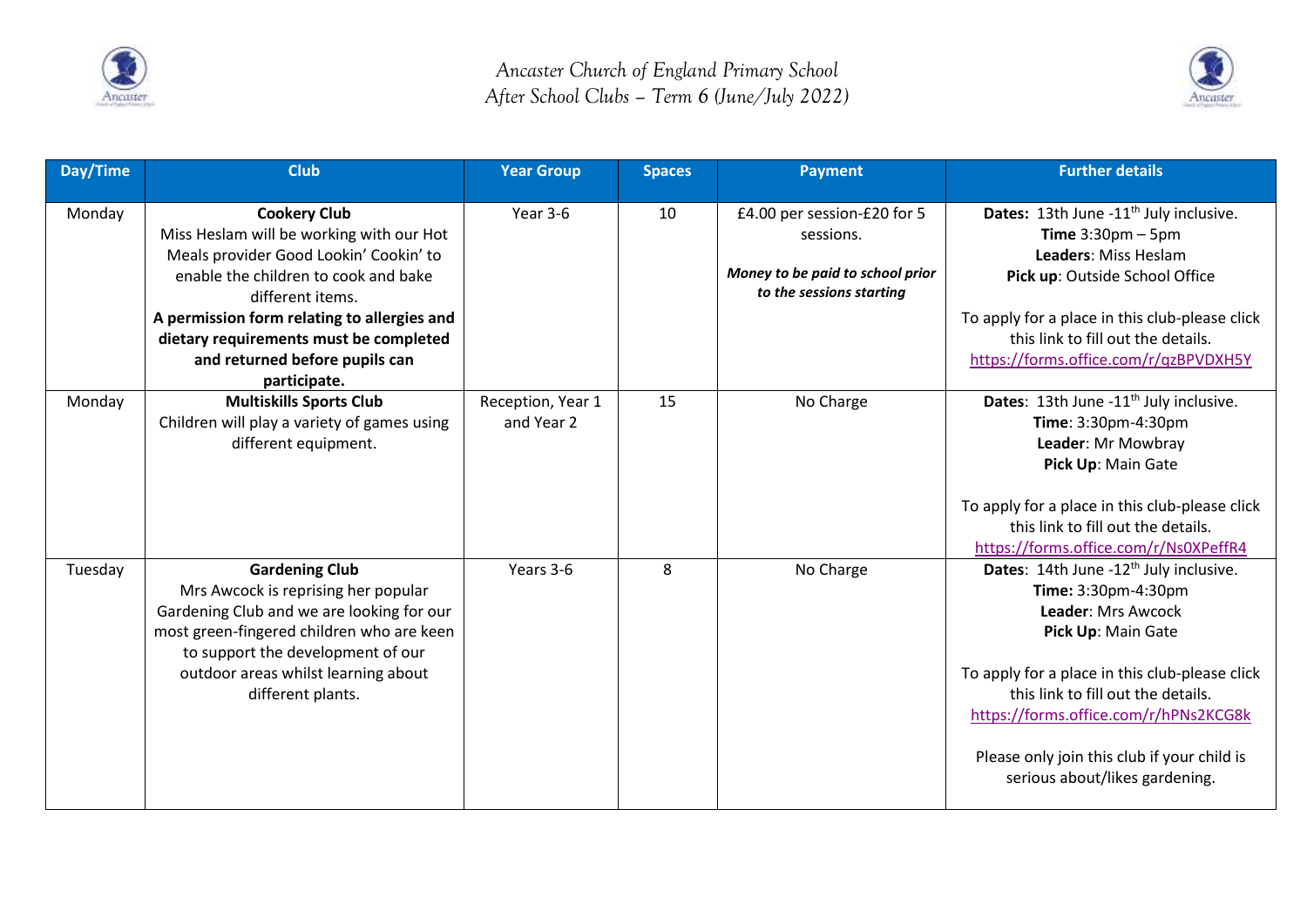



| Tuesday   | <b>Art and Craft Club</b><br>Children will undertake different activities<br>that help them create different pieces of<br>art and design. | Years 3-6                       | 15 | No Charge | Dates: 14th June -12 <sup>th</sup> July inclusive.<br>Time: 3:30pm-4:30pm<br>Leader: Mrs Field<br>Pick Up: School Office<br>To apply for a place in this club-please click<br>this link to fill out the details.<br>https://forms.office.com/r/Hh3mt0PzEr |
|-----------|-------------------------------------------------------------------------------------------------------------------------------------------|---------------------------------|----|-----------|-----------------------------------------------------------------------------------------------------------------------------------------------------------------------------------------------------------------------------------------------------------|
| Tuesday   | <b>Cricket Club</b><br>Play games and learn new skills related to<br>the game of cricket.                                                 | Reception, Year 1<br>and Year 2 | 15 | No Charge | Dates: 14th June -12 <sup>th</sup> July inclusive.<br>Time: 3:30pm-4:30pm<br>Leader: Mr Mowbray<br>Pick Up: Main Gate<br>To apply for a place in this club-please click<br>this link to fill out the details.<br>https://forms.office.com/r/2KtJvJ2Hgm    |
| Wednesday | <b>Ball Skills</b><br>Learn new skills and play games with other<br>children.                                                             | Reception Year 1,<br>Year 2     | 15 | No Charge | Dates: 15th June -13 <sup>th</sup> July inclusive.<br>Time: 3:30pm-4:30pm<br>Leader: Mr Mowbray<br>Pick Up: Main Gate<br>To apply for a place in this club-please click<br>this link to fill out the details.<br>https://forms.office.com/r/vM6PuUDKbH    |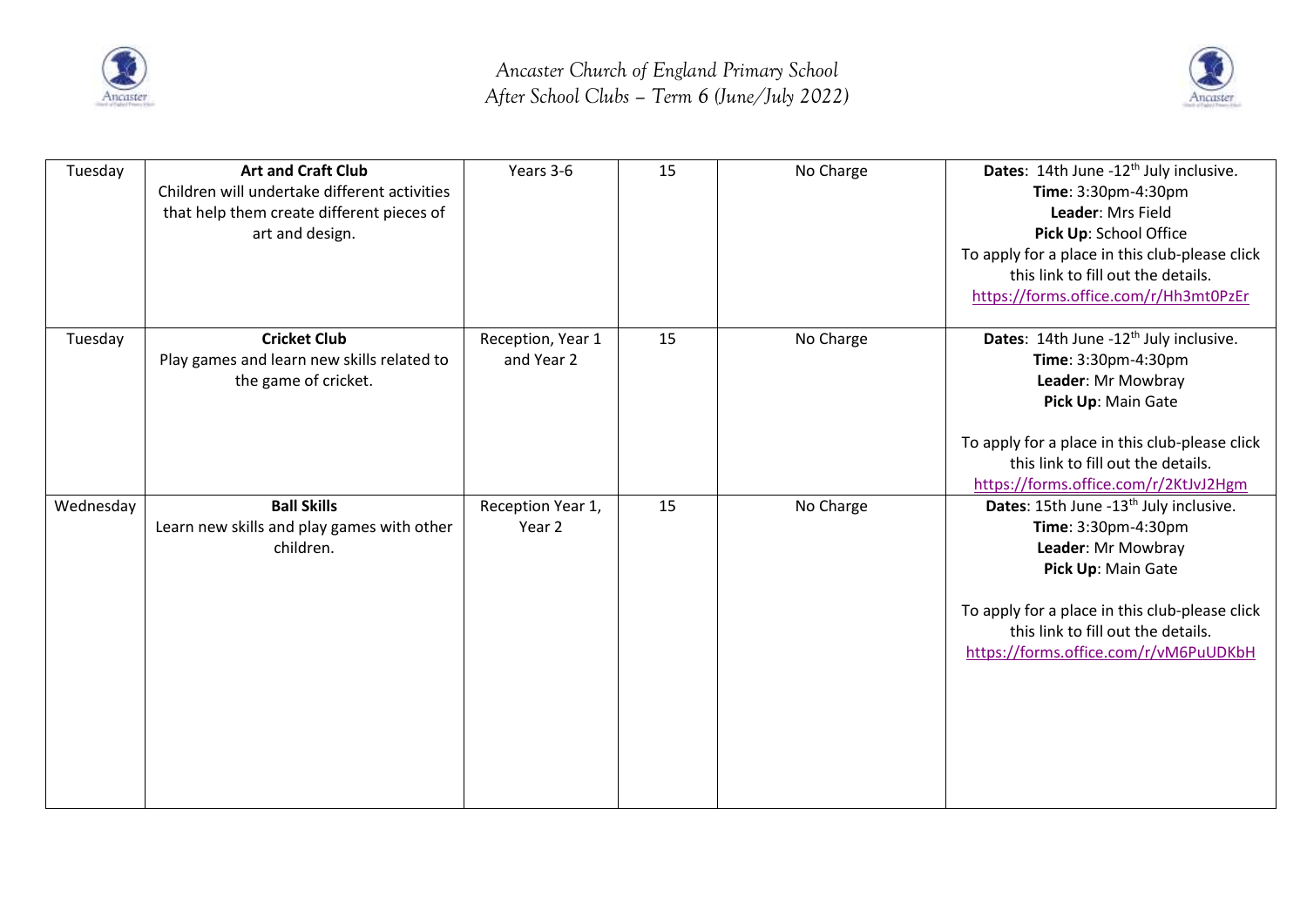



| Thursday | <b>Tennis Club</b><br>Play games and learn new skills related to<br>the game of Tennis.                                                                                                                            | Years 3, 4, 5 and 6                 | 15 | No Charge | Dates: 16th June -14 <sup>th</sup> July inclusive.<br>Time: 3:30pm-4:30pm<br>Leader: Mr Mowbray<br>Pick Up: Main Gate<br>To apply for a place in this club-please click<br>this link to fill out the details.<br>https://forms.office.com/r/gHKDrYJHJC                            |
|----------|--------------------------------------------------------------------------------------------------------------------------------------------------------------------------------------------------------------------|-------------------------------------|----|-----------|-----------------------------------------------------------------------------------------------------------------------------------------------------------------------------------------------------------------------------------------------------------------------------------|
| Thursday | <b>Book Club</b><br>Celebrate a love of reading by spending<br>time exploring different books, borrowing<br>books from our school library and creating<br>pictures and responses to books such as<br>book reviews. | Reception, Year 1<br>and Year 2     | 20 | No Charge | Dates: 16th June -14 <sup>th</sup> July inclusive.<br>Time: 3:30pm-4:30pm<br>Leader: Miss Stinchcombe and Miss Footitt<br>Pick Up: School Office<br>To apply for a place in this club-please click<br>this link to fill out the details.<br>https://forms.office.com/r/xFqg2QfvUW |
| Thursday | <b>Ocarina Club</b><br>Learn how to play the ocarina to build to a<br>group performance.                                                                                                                           | Key Stage 2: Years<br>3, 4, 5 and 6 | 12 | No Charge | Dates: 16th June -14 <sup>th</sup> July inclusive.<br>Time: 3:30pm-4:30pm<br>Leader: Mrs Green<br>Pick Up: School Office<br>To apply for a place in this club-please click<br>this link to fill out the details.<br>https://forms.office.com/r/YR0DPKAQrS                         |